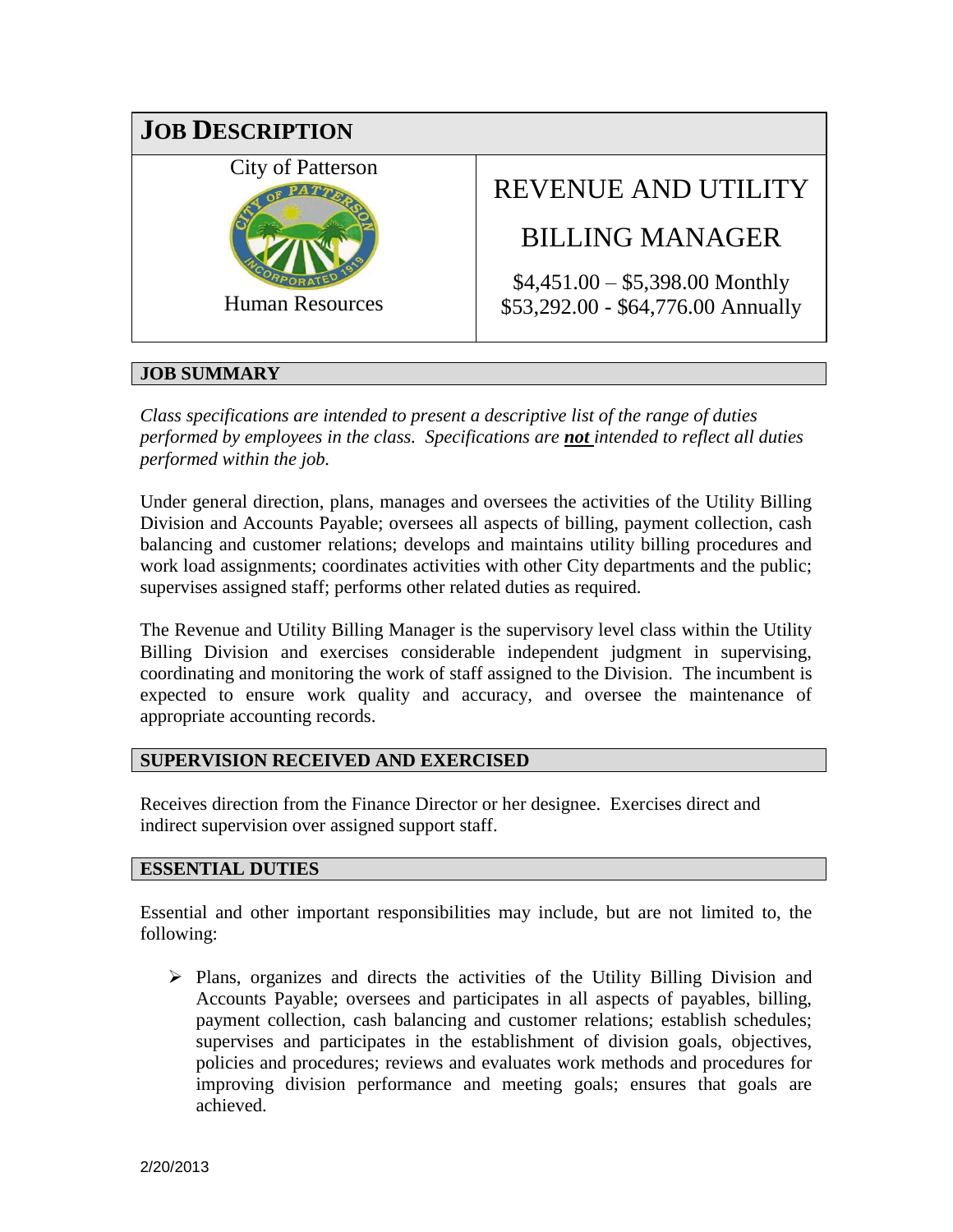- $\triangleright$  Supervises and participates in the processing of applications for water, sewer and garbage services; oversees all aspects of the billing process and account maintenance; plans, coordinates and reviews the work plan for assigned projects and responsibilities; ensures the preparation of service orders. Prepares and maintains journal vouchers, ledgers, and supporting financial records.
- Researches and recommends improvements in billing technologies and customer service response; provides technical assistance and keeps current on new technologies in the area of utility billing and customer services; represents the utility billing division in a variety of City meetings.
- Maintains detailed financial records of all revenue billed and collected for water, sewer and garbage accounts; prepares statistical and/or analytical reports on operations as necessary; oversees and performs special account research and analysis for the department, City staff and the public; prepares and updates informational materials for the public related to utility billing programs.
- $\triangleright$  Performs the more difficult and complex billing duties of the work division including resolution of customer complaints, interpreting administrative policies and resolving payment and service issues; coordinates the division's activities with other City departments and the public; establishes and maintains a customer service orientation within the division.
- $\triangleright$  Coordinates in the selection and training of division personnel; assumes responsibility for motivating and evaluating assigned personnel; identifies and resolves staff deficiencies; provides necessary training; initiates discipline procedures as is appropriate; recruits, hires and manages division staff; assigns work to division staff and office personnel; monitors work activities to ensure safe work practices, work quality and accuracy; ensures compliance to applicable rules, policies and procedures.
- $\triangleright$  Oversees and participates in the development of the utility billing budget; participates in the forecast of necessary funds for staffing, materials, services and supplies; monitors the approved budget; discusses and resolves budget issues with appropriate staff.
- $\triangleright$  Prepares and provides complex reports, correspondence, staff reports, ordinances, and resolutions to the City Administrator, City Council, committees, City departments, outside agencies and the public; makes oral presentations and participates in organizational and community group meetings; responds to questions and inquiries, and investigates complaints.
- $\triangleright$  Establishes positive working relationships with representatives of community organizations, State/local agencies and associations, City management and staff, and the public.

# **MIMIMUM QUALIFICATIONS**

**Knowledge of:** Principles and practices of accounting related to revenue collection and utility billing; applicable federal, state and local laws, codes and regulations including those related to billing and collection; generally accepted accounting and auditing principles and practices; methods and techniques of supervision, training and motivation; data entry, data base access and standard report generation; public relations techniques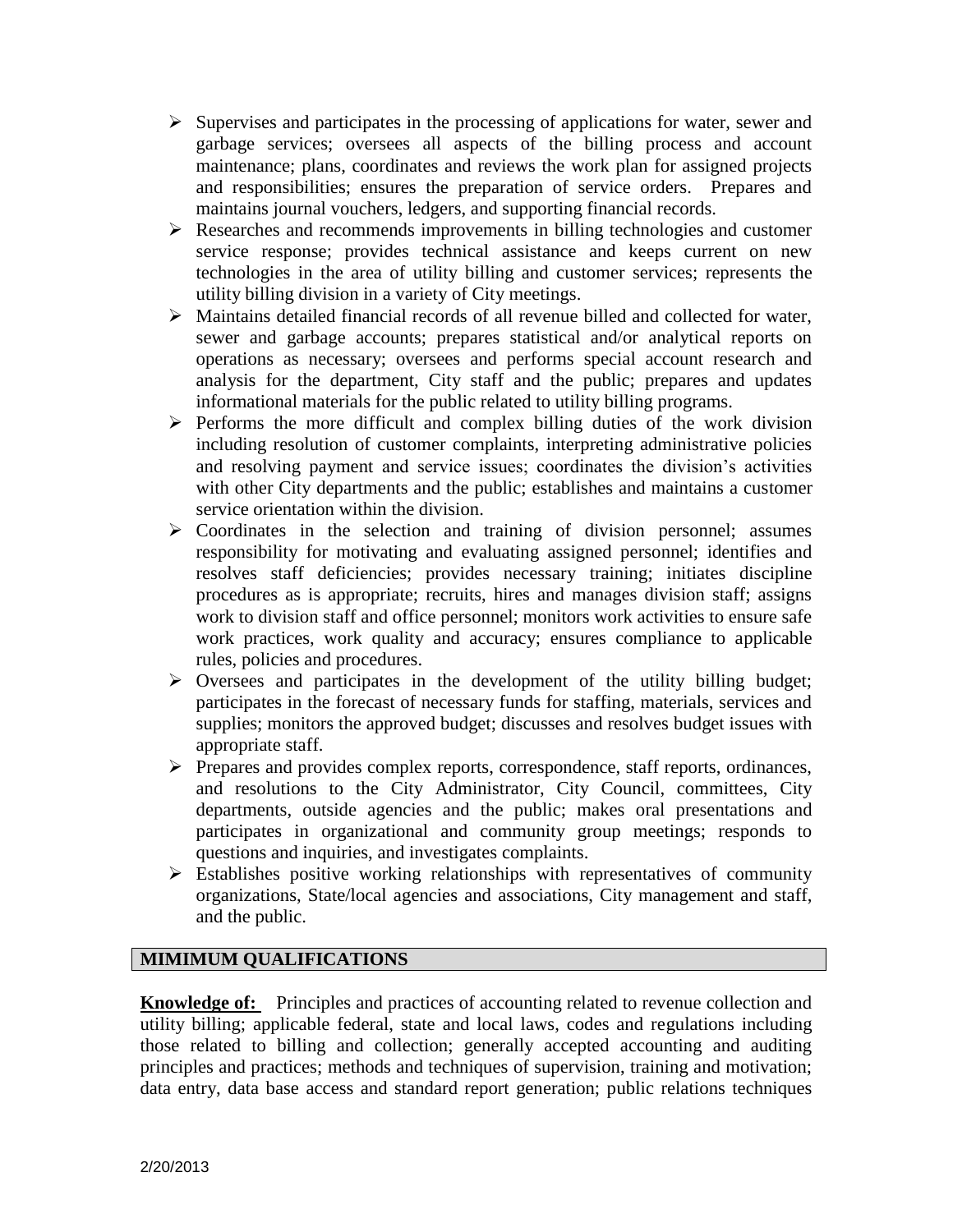and procedures; modern office practices, procedures and equipment including a computer and applicable financial, statistical and billing software.

**Ability to:** Plan, assign, supervise and participate in the work of staff involved in utility billing and collections activities; analyze and interpret accounting records; prepare and present reports related to billing operations and financial condition; analyze complex issues, evaluate alternatives and reach sound conclusions; make adjustments to operating procedures as necessary to improve organizational effectiveness; interpret, apply and explain a variety of rules, policies and procedures; supervise, train and motivate assigned staff; communicate clearly and concisely, both orally and in writing; establish and maintain effective working relationships.

### **EXPERIENCE AND CERTIFICATION(S)**

Any combination of experience and training that would likely provide the required knowledge and abilities is qualifying. A typical way to obtain the knowledge and abilities would be:

**Education and/or Experience:** Any combination of education and experience that has provided the knowledge, skills and abilities necessary for a Utility Billing Supervisor. A typical way of obtaining the required qualifications is to possess the equivalent of five years of increasingly responsible experience in municipal billing or the performance of related work, including two years of lead or supervisory work, and a high school diploma or equivalent.

#### **License or Certificate:**

 $\triangleright$  Possession of a valid California Drivers License.

## **NECESSARY SPECIAL REQUIREMENTS**

- $\triangleright$  Must be 18 years of age or older.
- Must successfully pass a pre-employment medical examination, including a drug screen, fingerprint, background check, and reference check.
- $\triangleright$  Must be able to provide proof of U.S. citizenship or legal right to work in the United States.

### **PHYSICAL REQUIREMENTS**

**Environmental Conditions:** Work is performed in a standard office environment.

**Physical Conditions:** Position requires prolonged sitting, standing, walking, reaching, twisting, turning, kneeling, bending, squatting and stooping in the performance of daily activities. The position also requires grasping, repetitive hand movement and fine coordination in preparing statistical reports and data using a computer keyboard. Additionally, the position requires near vision in reading correspondence, statistical data